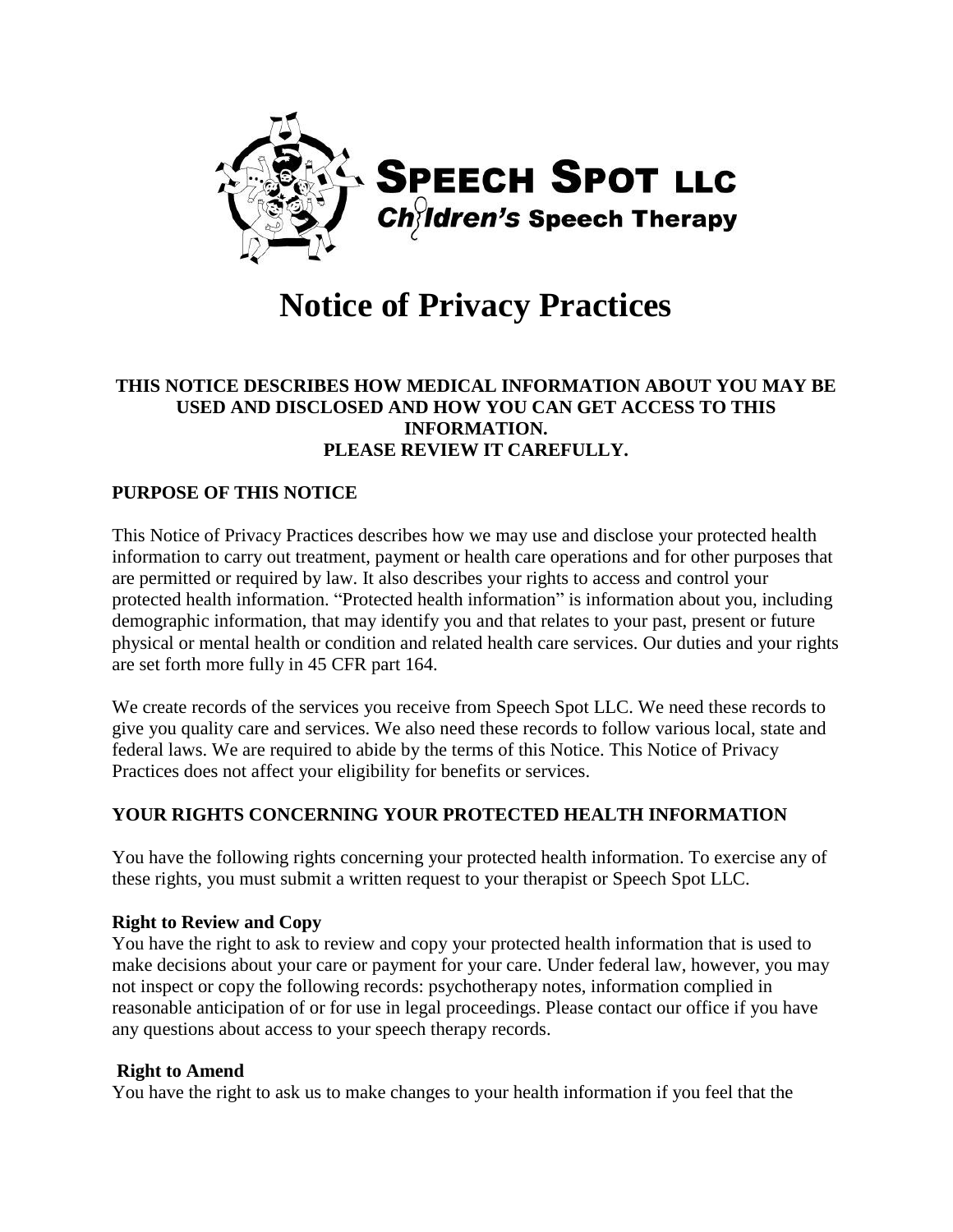information we have about you is wrong or not complete. If you would like to ask Speech Spot LLC to change your health information, document your request in writing. We may deny your request if you ask us to change information that:

- Was not created by Speech Spot LLC;
- Is not part of the information kept by or for Speech Spot LLC;
- Is not part of the information which you would be allowed to review and copy; or
- We determine is correct and complete.

#### **Right to Restrict Health Information Disclosures**

You have the right to ask us not to use or share your health information for the purposes of treatment, payment or normal business purposes. You must tell us what information you do not want us to use or share and whom we should not share it with. If you would like to ask Speech Spot LLC to not share your information, document your request in writing and give it to your therapist or Speech Spot LLC. If we agree to your request, we will comply unless the information is needed to give you emergency treatment or until you end the restriction.

#### **Right to an Alternate Means of Delivery**

You have the right to ask that we deliver your information to you at a different mailing address or by a different method of communication. If you would like to ask for an alternate means of delivery for your information, notify your therapist. We will not ask you the reason for your request. We may require that you explain how payment will be handled if an alternative means of communication is used. All reasonable requests will be approved.

#### **Right to an Account of Health Information Disclosures**

You have the right to ask for an accounting of certain disclosures we have made of your protected health information after April  $14<sup>th</sup>$ , 2003. We are not required to account for disclosures for treatment, payments, or health care operations; to family members or others involved in your health care or payment; for national security, intelligence, or law enforcement purposes or for the times you authorized us to share your information.

#### **Right to a Copy of this Notice**

You have the right to obtain a copy of the Notice upon request.

# **USES AND DISCLOSURES OF INFORMATION THAT WE MAY MAKE WITHOUT WRITTEN AUTHORIZATION**

We may disclose protected health information for the following purposes without your written authorization.

**For Treatment**: We may use your information to provide speech therapy services. We may share your information with a nurse, medical professional or other personnel who are giving you treatment or services. We also may share your information with people who are involved in your care, such as family members, informal or legal representatives, or others that give you services as part of your care.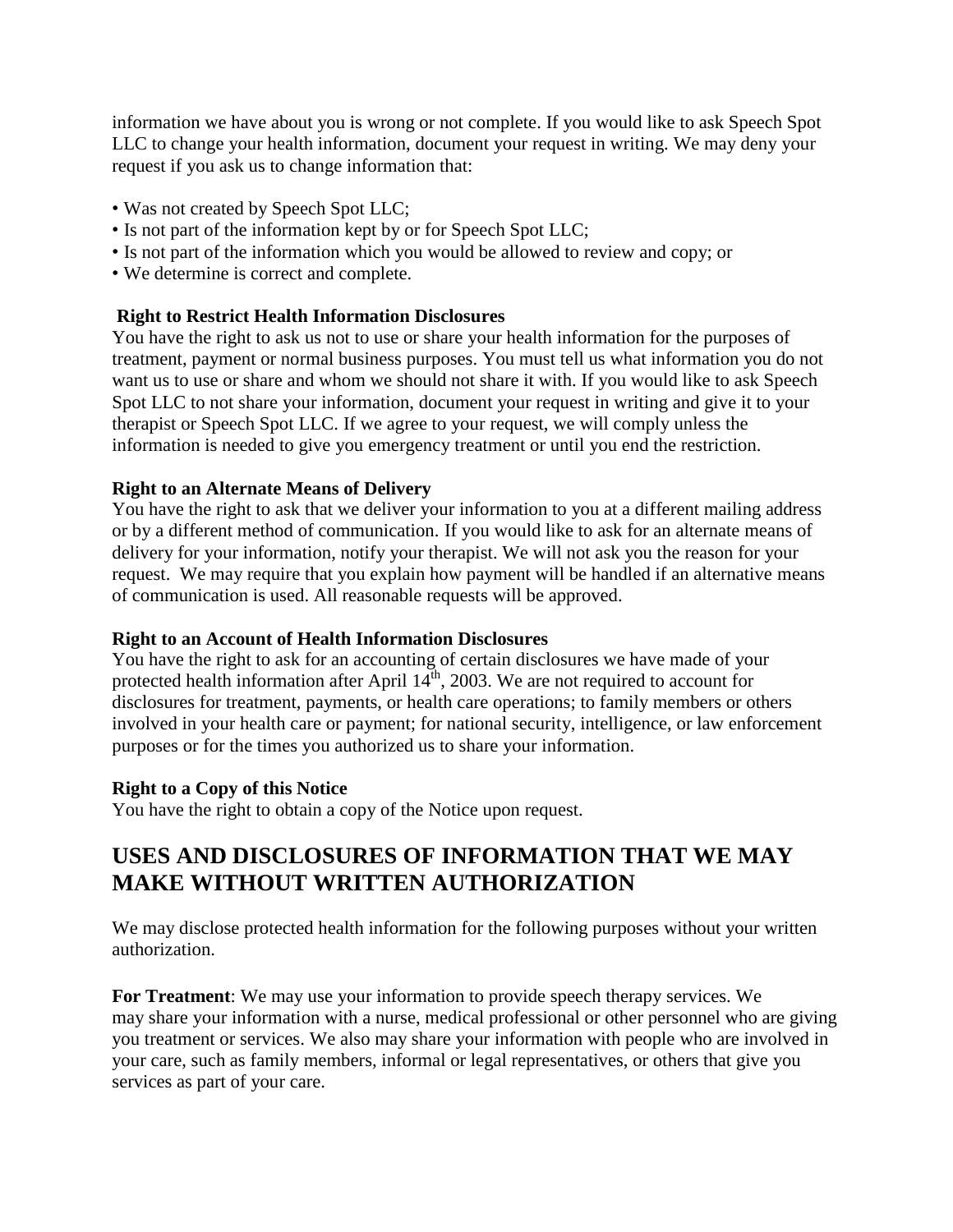**For Payment**: We may use and share your information so that the treatment and services you receive through Speech Spot LLC can be paid. For example, we may need to give your medical insurance company information about the treatment or services that you received so that your medical insurance can pay for the treatment or services.

**For Healthcare Operations**: We may use and share your information for certain healthcare operational purposes that are necessary to run our practice and to make sure that all of our patients receive quality care. For example, we may use your information from your medical records to review the performance or qualifications of providers and staff, train staff, or make business decisions affecting our office.

We may share your protected health information with third part "business associates" that perform various activities such as accounting or billing for our office. When this occurs we will have a written contract that contains terms that will protect the privacy of your protected health information.

## **For Individuals Who are Part of Your Care or Who Make Payment for Your Care:**

We may give your information to a family member, legal representative, or someone you designate who is part of your care. We may also give your information to someone who helps pay for your care. If you are unable to agree to such a release, we may share such information as needed if we determine that it is in your best interest based on our professional opinion. Also, we may share your information in a disaster so that your family or legal representative can be told about your condition, status and location.

# **Other Permitted and Required Uses and Discloses That May be Made Without Your Authorization or Opportunity to Agree or Object:**

- As Required by Law
- For Public Health Risks
- To Law Enforcement
- For Lawsuits and Disputes
- To Coroners, Medical Examiners, Funeral Directors
- For Organ and Tissue Donation
- For Emergency Treatment
- To Prevent a Serious Threat to Health or Safety
- Military Activity and National Security
- For Health Oversight Activities

# **USES AND DISCLOSURES OF INFORMATION BASED ON YOUR WRITTEN AUTHORIZATION**

Other uses and disclosures of your protected health information will be made only with our written authorization, unless otherwise permitted or required by law as described above. You may revoke this authorization in writing at any time. If you revoke your authorization, we will no longer use or disclose your protected health information for the reasons covered in your written